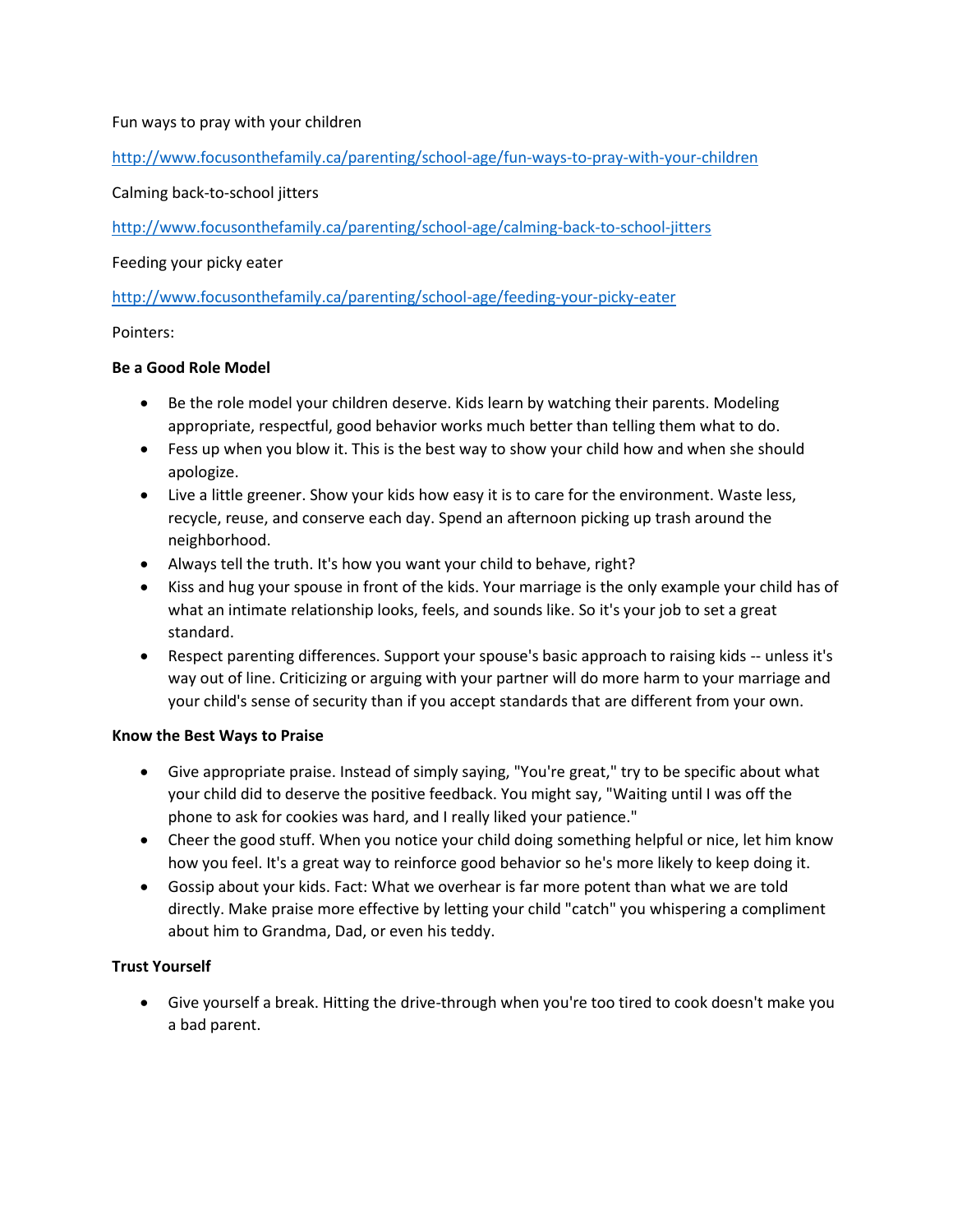- Trust your mommy gut. No one knows your child better than you. Follow your instincts when it comes to his health and well-being. If you think something's wrong, chances are you're right.
- Just say "No." Resist the urge to take on extra obligations at the office or become the Volunteer Queen at your child's school. You will never, ever regret spending more time with your children.
- Don't accept disrespect from your child. Never allow her to be rude or say hurtful things to you or anyone else. If she does, tell her firmly that you will not tolerate any form of disrespect.
- Pass along your plan. Mobilize the other caregivers in your child's life -- your spouse, grandparents, daycare worker, babysitter -- to help reinforce the values and the behavior you want to instill. This includes everything from saying thank you and being kind to not whining.

# **Don't Forget to Teach Social Skills**

- Ask your children three "you" questions every day. The art of conversation is an important social skill, but parents often neglect to teach it. Get a kid going with questions like, "Did you have fun at school?"; "What did you do at the party you went to?"; or "Where do you want to go tomorrow afternoon?"
- Teach kids this bravery trick. Tell them to always notice the color of a person's eyes. Making eye contact will help a hesitant child appear more confident and will help any kid to be more assertive and less likely to be picked on.
- Acknowledge your kid's strong emotions. When your child's meltdown is over, ask him, "How did that feel?" and "What do you think would make it better?" Then listen to him. He'll recover from a tantrum more easily if you let him talk it out.

### **Raise Grateful Kids**

- Show your child how to become a responsible citizen. Find ways to help others all year. Kids gain a sense of self-worth by volunteering in the community.
- Don't raise a spoiled kid. Keep this thought in mind: Every child is a treasure, but no child is the center of the universe. Teach him accordingly.
- Talk about what it means to be a good person. Start early: When you read bedtime stories, for example, ask your toddler whether characters are being mean or nice and explore why.
- Explain to your kids why values are important. The simple answer: When you're kind, generous, honest, and respectful, you make the people around you feel good. More important, you feel good about yourself.
- Set up a "gratitude circle" every night at dinner. Go around the table and take turns talking about the various people who were generous and kind to each of you that day. It may sound corny, but it makes everyone feel good.

#### **Don't Stress About Dinner**

- Serve a food again and again. If your child rejects a new dish, don't give up hope. You may have to offer it another six, eight, or even 10 times before he eats it and decides he likes it.
- Avoid food fights. A healthy child instinctively knows how much to eat. If he refuses to finish whatever food is on his plate, just let it go. He won't starve.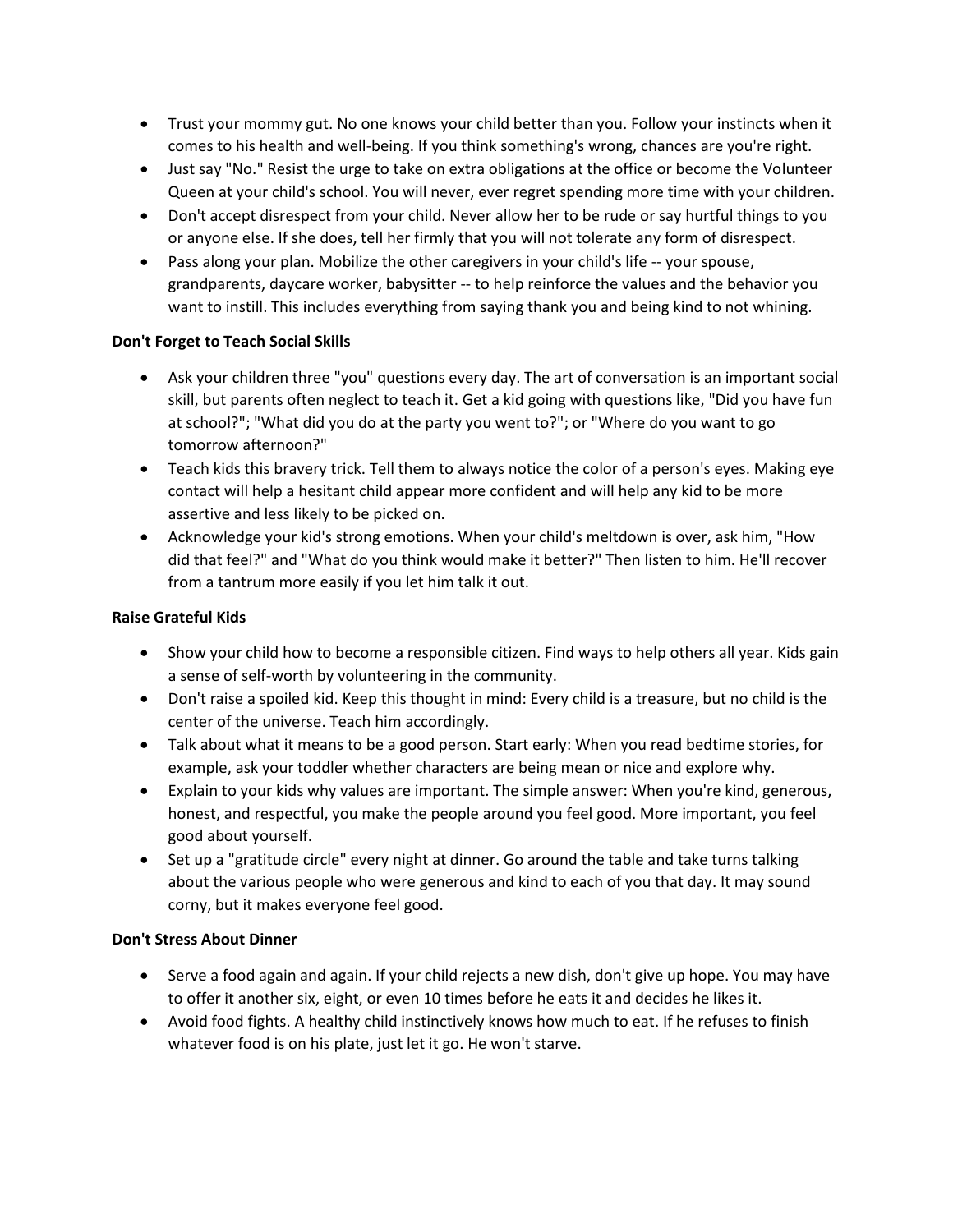- Eat at least one meal as a family each day. Sitting down at the table together is a relaxed way for everyone to connect -- a time to share happy news, talk about the day, or tell a silly joke. It also helps your kids develop healthy eating habits.
- Let your kids place an order. Once a week, allow your children to choose what's for dinner and cook it for them.

# **Always Say "I Love You"**

- Love your children equally, but treat them uniquely. They're individuals.
- Say "I love you" whenever you feel it, even if it's 743 times a day. You simply can not spoil a child with too many mushy words of affection and too many smooches. Not possible.
- Keep in mind what grandmoms always say. Children are not yours, they are only lent to you for a time. In those fleeting years, do your best to help them grow up to be good people.
- Savor the moments. Yes, parenthood is the most exhausting job on the planet. Yes, your house is a mess, the laundry's piled up, and the dog needs to be walked. But your kid just laughed. Enjoy it now -- it will be over far too fast.

# **Boost Brainpower & Physical Activity**

- Teach your baby to sign. Just because a child can't talk doesn't mean there isn't lots that she'd like to say. Simple signs can help you know what she needs and even how she feels well before she has the words to tell you -- a great way to reduce frustration.
- Keep the tube in the family room. Research has repeatedly shown that children with a TV in their bedroom weigh more, sleep less, and have lower grades and poorer social skills. P.S. Parents with a television in their bedroom have sex less often.
- Get kids moving. The latest research shows that brain development in young children may be linked to their activity level. Place your baby on her tummy several times during the day, let your toddler walk instead of ride in her stroller, and create opportunities for your older child to get plenty of exercise.

# **Health Advice All Parents Should Follow**

- Get your kids vaccinated. Outbreaks of measles and other diseases still occur in our country and throughout the world.
- Protect that smile. Encouraging your kid to brush twice a day with a dab of fluoride toothpaste will guard against cavities.
- Be vigilant about safety. Babyproof your home thoroughly, and never leave a child under 5 in the tub alone. Make sure car seats are installed correctly, and insist that your child wear a helmet when riding his bike or scooter.
- Listen to the doc. If your pediatrician thinks your kid's fever is caused by a virus, don't push for antibiotics. The best medicine may be rest, lots of fluids, and a little TLC. Overprescribing antibiotics can cause medical problems for your child and increase the chances of creating superbugs that resist treatment.